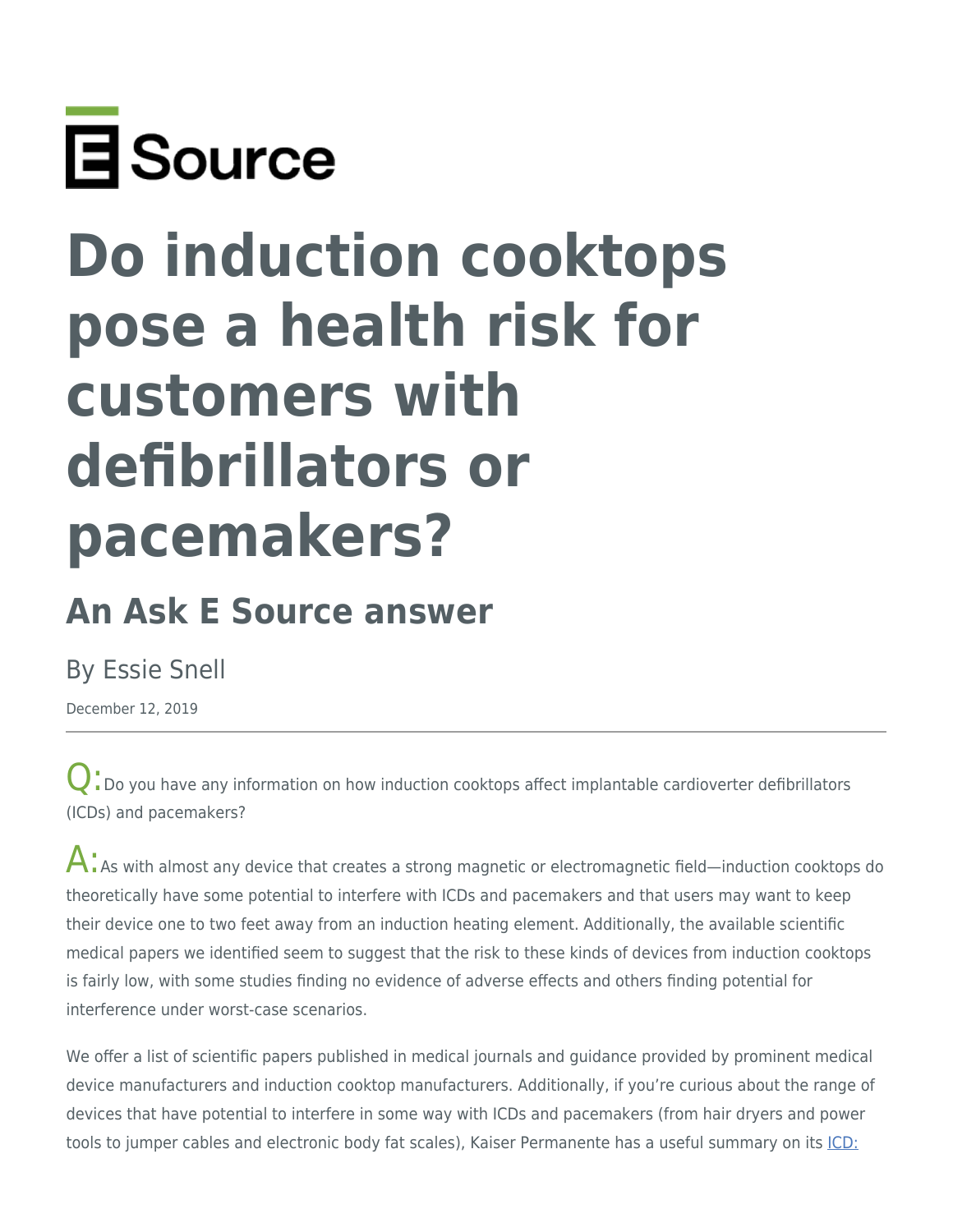[Living Well with It](https://wa.kaiserpermanente.org/kbase/topic.jhtml?docId=tb1971#tb1972) web page.

### **Scientific medical papers**

According to the 2006 Europace article [Do Induction Cooktops Interfere with Cardiac Pacemakers?](https://www.researchgate.net/publication/7144835_Do_induction_cooktops_interfere_with_cardiac_pacemakers):

A worst-case pacemaker-patient (PP) model representing left-sided implantation of a unipolar pacemaker was used for measurement of induced voltages, to judge whether induction cooktops could interfere with pacemaker sensing … [In conclusion] Patients are at risk if the implant is unipolar and left-sided, if they stand as close as possible to the induction cooktop, and if the pot is not concentric with the induction coil.

The 2005 Journal of Cardiovascular Electrophysiology article [Induction ovens and electromagnetic](https://pubmed.ncbi.nlm.nih.gov/15828884/) [interference: what is the risk for patients with implantable cardioverter defibrillators?](https://pubmed.ncbi.nlm.nih.gov/15828884/) explains:

Interrogation of the devices after exposure did not show any inappropriate tachycardia detection, oversensing, or reprogramming. In conclusion, ICD patients can be reassured that [electromagnetic interference] is unlikely to affect their devices if induction ovens are used in their kitchens.

A 2005 paper from researchers in the Department of Clinical Engineering at Kitasato University in Japan, [Electromagnetic interference of implantable unipolar cardiac pacemakers by an induction oven](https://pubmed.ncbi.nlm.nih.gov/15955187/), says:

The maximal interference distance from the oven was 34 cm [centimeters] for one of the pacemakers. Thus, the safe distance from an induction oven of a patient with an implanted cardiac pacemaker is considered to be 50 cm or more. In conclusion, in the pan-detection mode of the oven in the absence of a pan, the distribution profile of the magnetic field intensity peaked at the center of the cooking plate, and during the induction heating of a pan placed on the oven, it peaked at the circular edge of the pan. The induction oven asynchronized or generated pulses in implantable unipolar cardiac pacemakers up to a maximal distance of 34 cm from the induction oven.

According to a 2003 paper published in the French journal Archives of Heart and Vessel Diseases, Effects of 50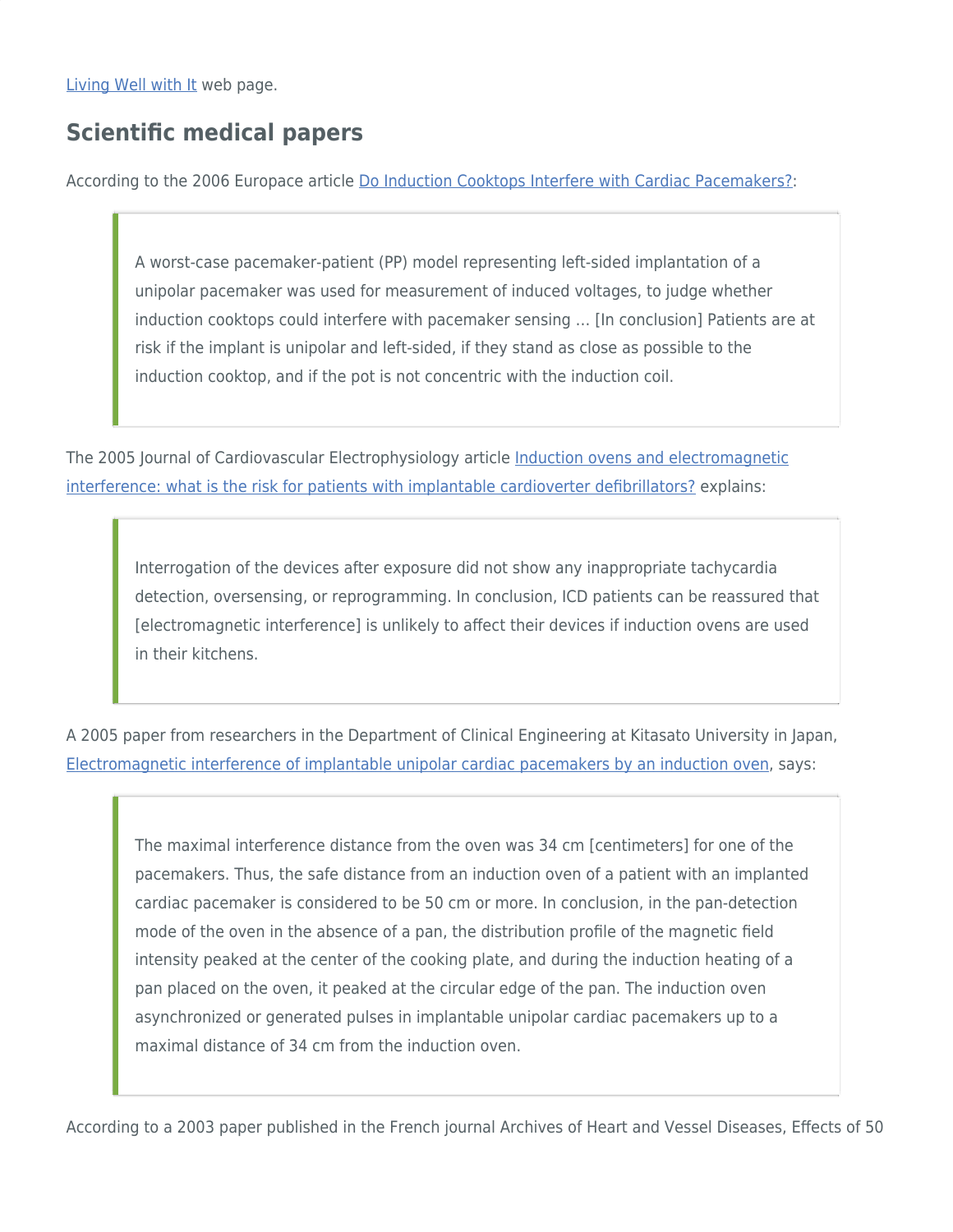to 60 Hz and of 20 to 50 kHz magnetic fields on the operation of implanted cardiac pacemakers:

Actual pacemakers do not present any electromagnetic interference with 50 Hz [hertz] and 60 Hz or induction cooktop frequency working. They are insensitive with medically correct settings. Unusual high sensitivity leads only to noise reversion mode, or transient ventricular tracking.

And the 2003 article in Pacing and Clinical Electrophysiology [Induction Ovens and Electromagnetic](https://www.researchgate.net/publication/10616327_Induction_Ovens_and_Electromagnetic_Interference_What_is_the_Risk_for_Patients_with_Implanted_Pacemakers) [Interference: What Is the Risk for Patients with Implanted Pacemakers?](https://www.researchgate.net/publication/10616327_Induction_Ovens_and_Electromagnetic_Interference_What_is_the_Risk_for_Patients_with_Implanted_Pacemakers) explains:

The study showed no incidence of pacemaker malfunction during the entire test while the patients with intrinsic cardiac rhythms were exposed to the induction oven at varying energy strengths. Likewise, there was no external interference when the patients were paced at heart rates of 10–15 beats/min above their heart rates. The programmed parameters remained unchanged after the study. In conclusion, this study shows no EMI risk of an induction oven in patients with bipolar or right-sided unipolar pacemakers.

#### **Manufacturer guidance**

Medical device manufacturers:

- Medtronic. On its web page [Household and Hobby Items Electromagnetic Compatibility Guide for](https://www.medtronic.com/us-en/patients/electromagnetic-guide/household-hobby.html) [Implantable Cardiac Devices,](https://www.medtronic.com/us-en/patients/electromagnetic-guide/household-hobby.html) Medtronic recommends maintaining at least two feet between the heart device and an induction cooktop stove.
- St. Jude Medical. In its paper [Effects of Induction Ovens on St. Jude Medical Implantable Cardiac Rhythm](https://professional.sjm.com/~/media/pro/resources/emi/personal-office/fl-induction-oven-042012.pdf) [Devices](https://professional.sjm.com/~/media/pro/resources/emi/personal-office/fl-induction-oven-042012.pdf) (PDF), the authors state that "St. Jude Medical does not anticipate any interference between induction ovens and St. Jude Medical cardiac implants under normal operating conditions. Additionally, patients have used induction ovens with no reported adverse effects."
- Boston Scientific. The [Boston Scientific Electromagnetic \(EMI\) Compatibility Table for Pacemakers,](https://www.bostonscientific.com/content/dam/lifebeat-online/en/documents/BSC_Electromagnetic_Compatibility_Guide.pdf) [Transvenous ICDs, S-ICDs and Heart Failure Devices](https://www.bostonscientific.com/content/dam/lifebeat-online/en/documents/BSC_Electromagnetic_Compatibility_Guide.pdf) (PDF) suggests that users "maintain at least a 12 inch (30 cm) separation between stove top and device."
- Biotronik. The paper [Electromagnetic Compatibility of BIOTRONIK Cardiac Pacemakers, ICDs and CRT](https://biotronik.cdn.mediamid.com/cdn_bio_doc/bio23016/8207/bio23016.pdf) [devices](https://biotronik.cdn.mediamid.com/cdn_bio_doc/bio23016/8207/bio23016.pdf) (PDF) recommends a distance of at least 30 cm between the pacemaker and an induction cooktop.

Induction cooktop manufacturers:

• Bosch. In its induction equipment user manuals, Bosch advises users to "exercise caution using or